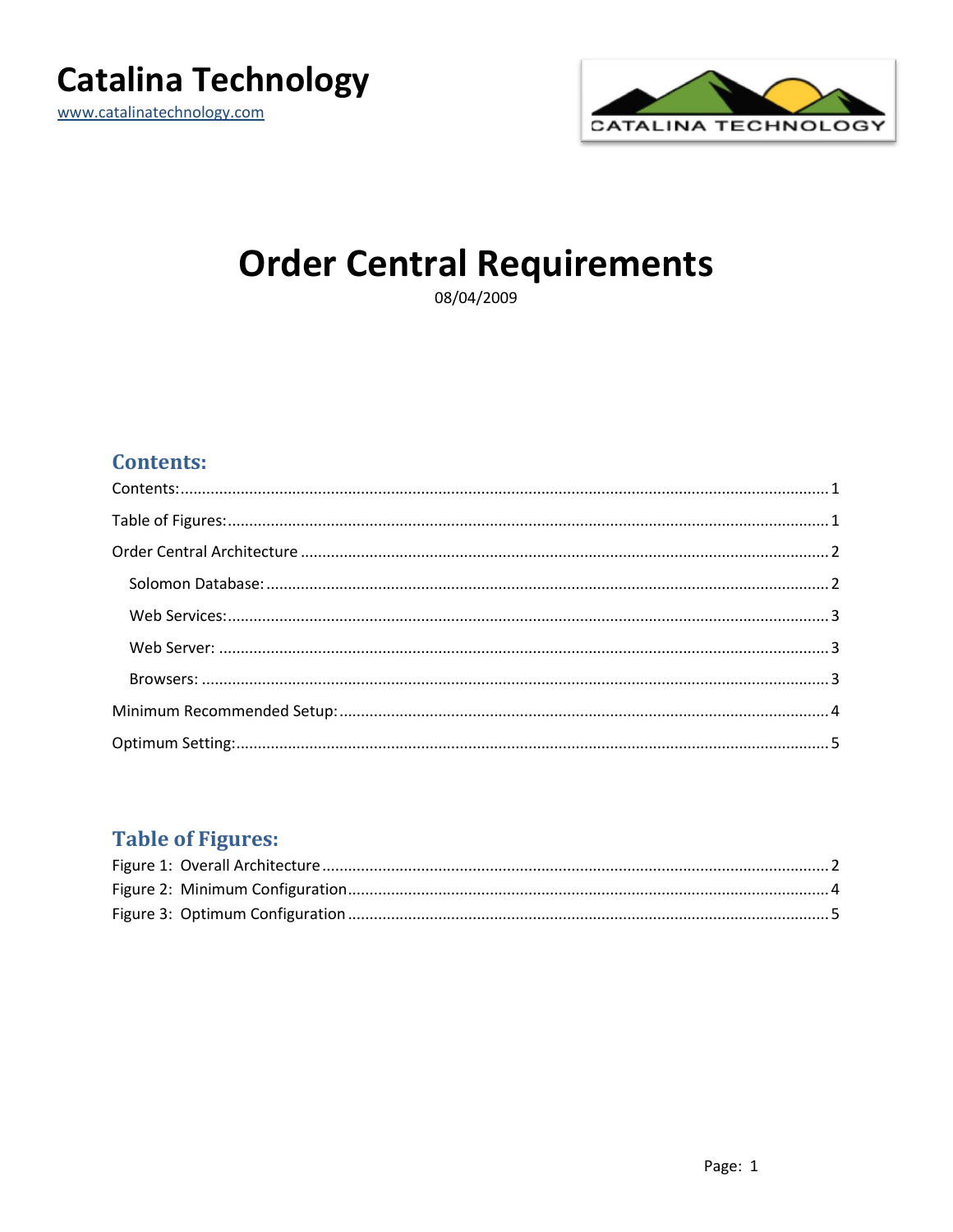

## <span id="page-1-0"></span>**Order Central Architecture**

Order Central is split into 4 separate components. These 4 components can be either physically or virtually separated.

They include:

- Solomon Database: The Solomon Application Database where Solomon and the Order Central custom tables and procedures are located
- Web Services: All communication to the Solomon database is separated by a series of XML web services. These web services are communicated to via an XML protocol (SOAP) over HTTP or HTTPS. The web services then in turn communicate with the Solomon database via ODBC
- Web Server: The web application runs on an IIS server configured to run ASP.NET. Users communicate via their web browsers to the web server to retrieve pages. The web server then, in turn, makes HTTP/S calls to the Web Services
- Browsers: HTML and Javascript are sent to the user's computer, over the Internet, from the web server.



<span id="page-1-2"></span>**Figure 1: Overall Architecture**

### <span id="page-1-1"></span>**Solomon Database:**

Order Central has several Tables and stored procedures installed into the Solomon application Database. Stored procedures pass data in and out of the Solomon application database and are called by web services.

No additional hardware is required for the SQL Server unless there is a performance issue. One thing to note, the SQL Server is normally where most performance gain is acquired by adding higher speed drives and controllers and memory.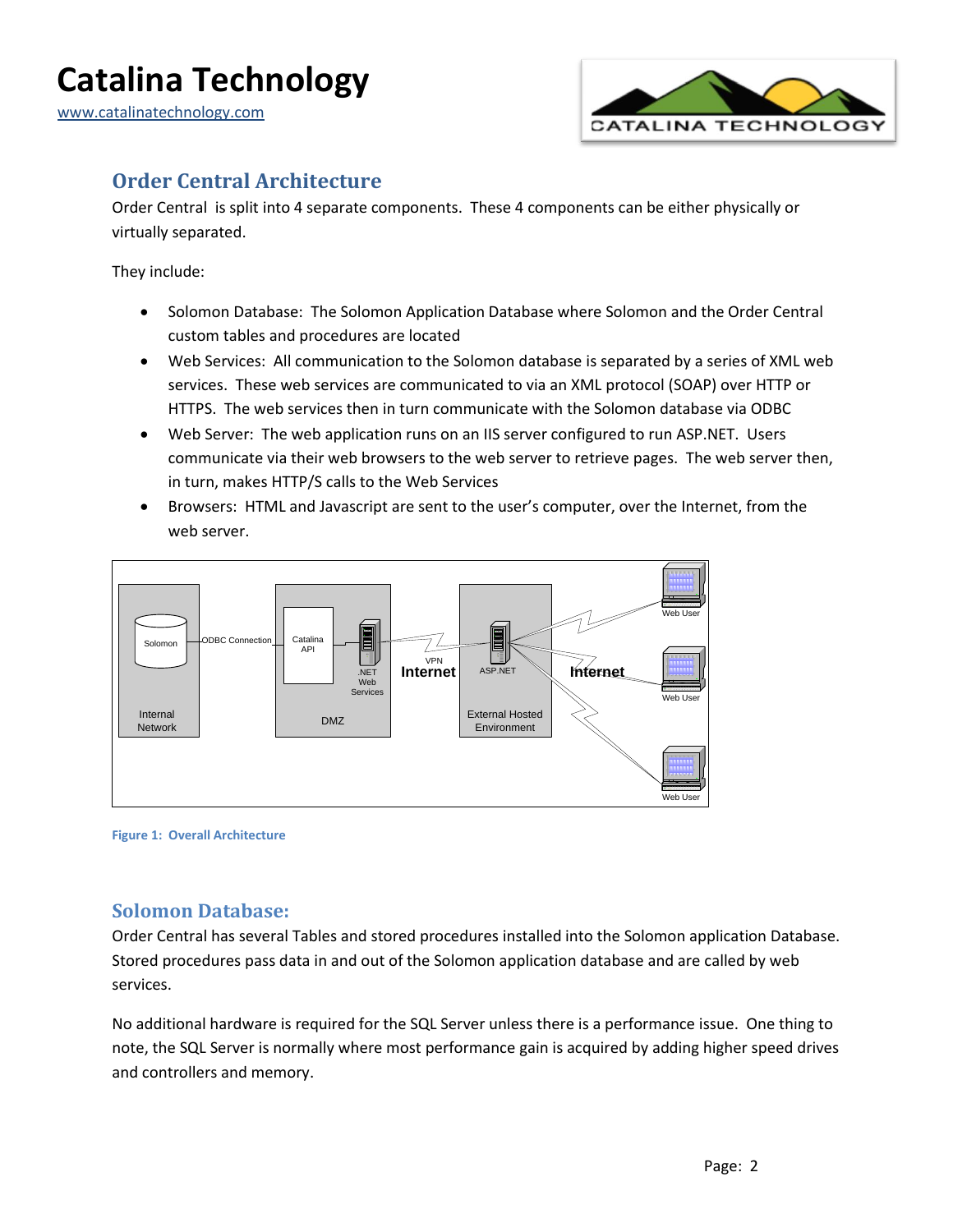www.catalinatechnology.com



#### <span id="page-2-0"></span>**Web Services:**

The web services can reside on a separate server (or servers) from the web server and the Solomon server. While it is not required, it is recommended that the Web Services reside on a different machine than the SQL Server. The web services will require the following software to be installed to operate:

- Windows 2008 Server
- IIS
- ASP.NET
- .NET Framework 2.0 and 3.x
- ODBC connectivity to the SQL Server running Solomon's application DB.

#### <span id="page-2-1"></span>**Web Server:**

The Web Server can reside on a separate server than the web services and the Solomon server. It is not recommended to run the web server on the same server as the SQL server for both performance and security reasons. The web server will require the following software to be installed to operate:

- Winndows 2008 Server
- $-$  IIS
- ASP.NET
- .NET Framework 2.0 and 3.x
- HTTP/S Connectivity to the web services
- HTTP connectivity to the internet so browsers can communicate to the server

#### <span id="page-2-2"></span>**Browsers:**

Web browsers are the users out on the internet. They need to have access to your Web Server from the outside world. You don't have control of this environment except the fact that you need to make sure that port 80 and 443 are open to your web server so that users can hit it.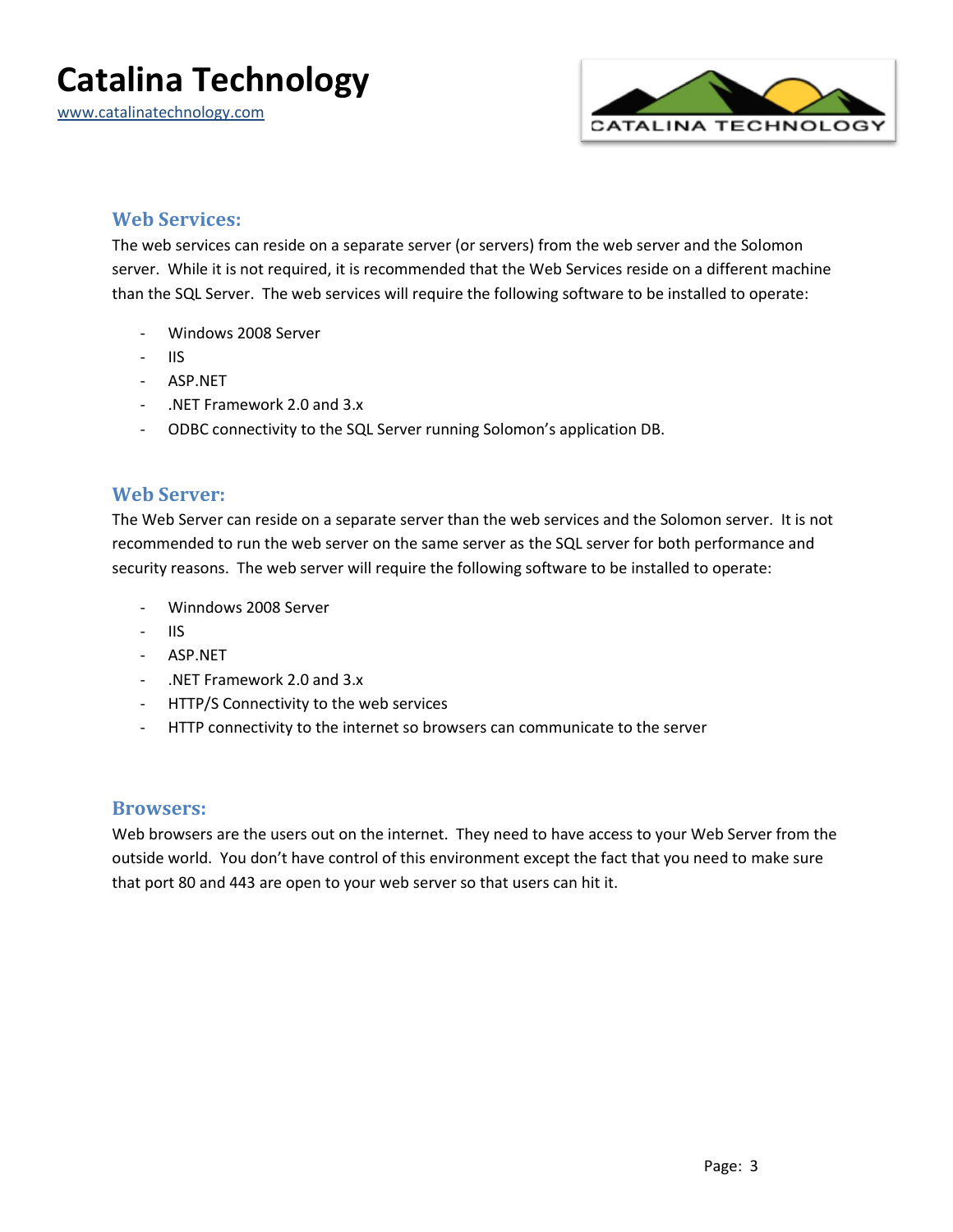www.catalinatechnology.com



### <span id="page-3-0"></span>**Minimum Recommended Setup:**



#### <span id="page-3-1"></span>**Figure 2: Minimum Configuration**

We would place all of the Order Central Objects (minus the Tables and Stored Procedures) on a single machine out in the DMZ. This would include:

- 1) ASP.NET Web Server
- 2) ASP.NET Web Services

This server would then need to have an ODBC connection, through the firewall, to your Solomon SQL Server DB.

This server would also need to have ports 80 and 443 open to the internet.

We would recommend something like the Dell PowerEdge T110 with minimum 2 gig of ram and 80 gig of disk space.